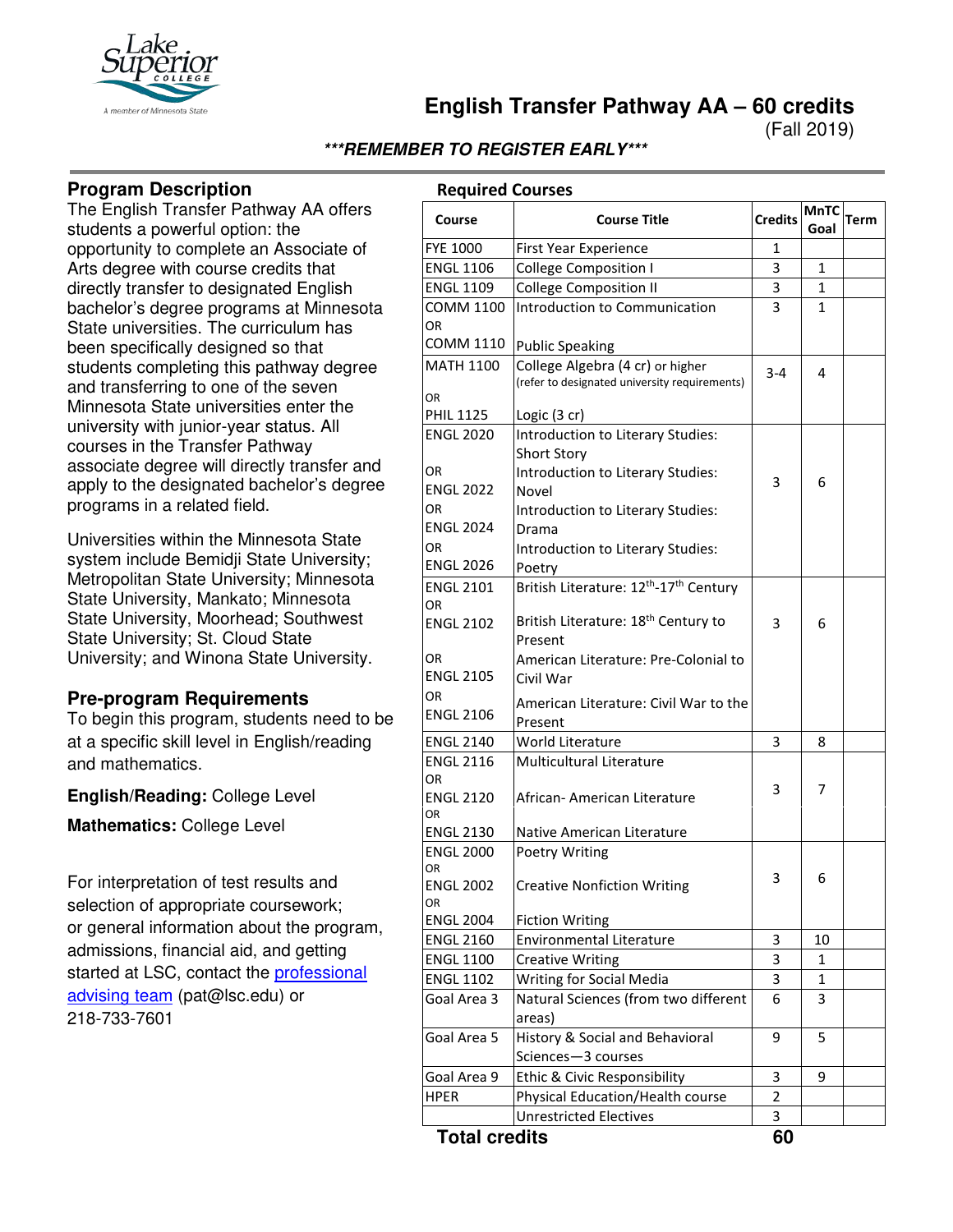

(Fall 2019)

**\*\*\*REMEMBER TO REGISTER EARLY\*\*\***

## **Program Outcomes**

A student completing Lake Superior College's English Transfer Pathway AA and transferring into a designated bachelor's program in English at a Minnesota State University will have junior standing and may complete the bachelor's degree within an additional 60 credits. Students will be able to transfer to the following designated majors at Minnesota State universities:

| At Bemidji State University:      | English BA                                                                                                                                                      |
|-----------------------------------|-----------------------------------------------------------------------------------------------------------------------------------------------------------------|
| At Metropolitan State University: | English BA                                                                                                                                                      |
| At Minnesota State, Mankato:      | English Studies, BA                                                                                                                                             |
| At Minnesota State, Moorhead:     | English Writing Emphasis, BA<br>English Emphasis in Integrated English &<br>Publishing, BA                                                                      |
| At Southwest State University:    | English Literature Emphasis, BA<br>English Creative Writing Emphasis, BA                                                                                        |
| At St. Cloud State University:    | English, Creative Writing, BA<br>English, Rhetoric & Writing, BA<br>English, English Studies (General), BA<br>English Linguistics, BA<br>English Literature, BA |
| At Winona State University:       | English BA                                                                                                                                                      |

In order to graduate and be guaranteed admission to a Minnesota State university's designated program, students must earn an overall grade point average as indicated by the transferring university.

For more information about the English Transfer Pathway including course descriptions, course prerequisites and potential career opportunities, see the [program website](https://degrees.lsc.edu/) (https://degrees.lsc.edu/)

**or**

Faculty, [Steve Dalager](mailto:steven.dalager@lsc.edu) (steven.dalager@lsc.edu) or 218-733-5948